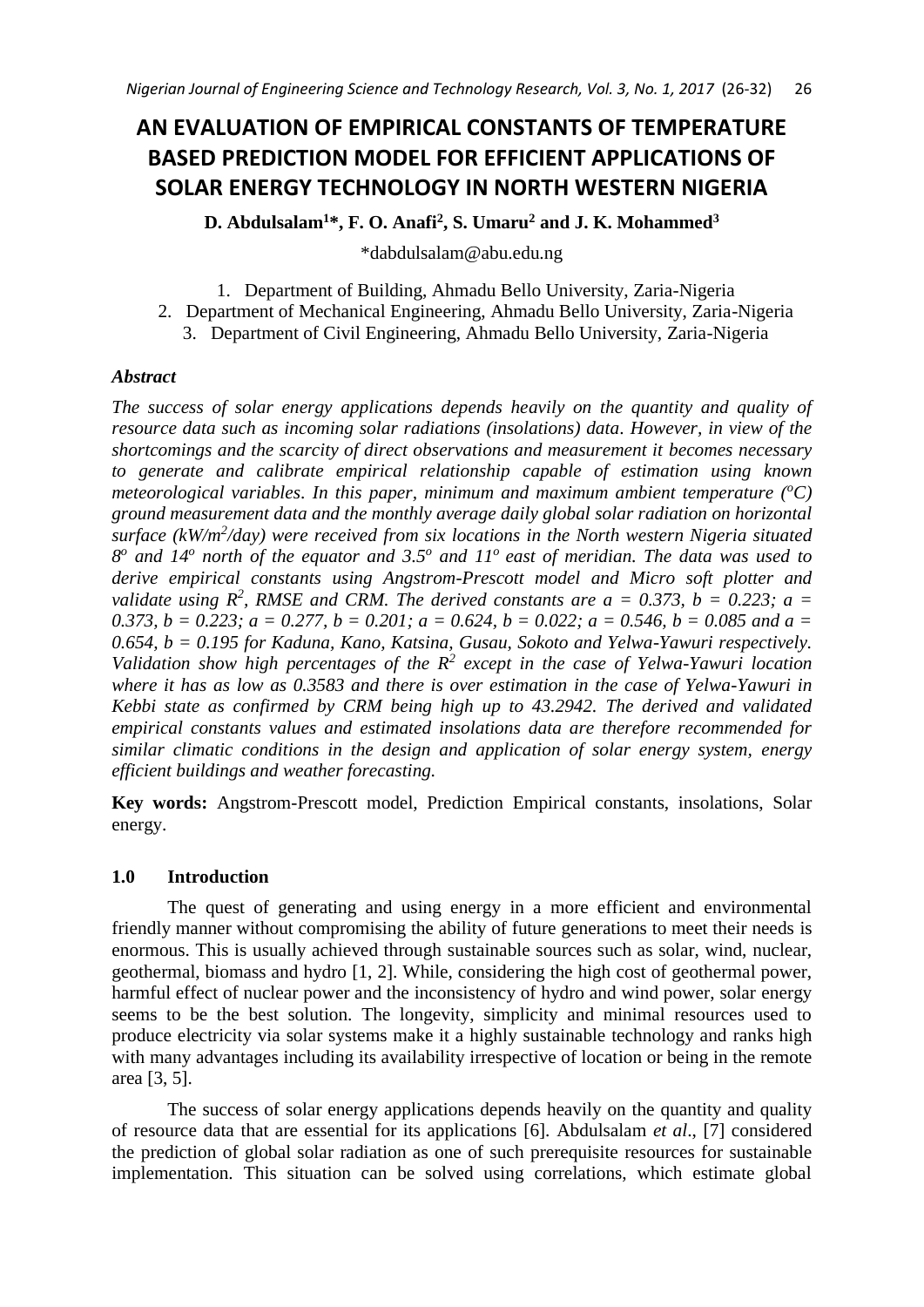radiation from available meteorological parameters, such as sunshine duration hours, daily temperature, relative humidity, etc. Accurate modeling depends on the quality and quantity of the measured data used and is a better tool for estimating the global solar radiation of location where measurements are not available. Among the reasons for lack of adequate data are problems associated with availability of instruments, their prohibitive cost and that few have only been manufactured for tropical condition [8, 11].

In view of these shortcomings and the scarcity of solar radiation data from direct observations, it become necessary to generate and calibrate empirical relationship that estimate incoming solar radiation as a function of other known meteorological variables such as relative sunshine hour, cloudiness and ambient temperature. Therefore, estimating model based on ambient temperature as developed by Angstrom-Prescott as presented in equation 1 was used in this paper for assessing empirical constants of some locations in Nigeria.

$$
\frac{Hs}{Ho} = a + b \left( \frac{\Delta T}{N} \right) \tag{1}
$$

where,

| $H_s$          | = Monthly average daily global solar radiation on horizontal surface $(MJ/m2$ day) |
|----------------|------------------------------------------------------------------------------------|
| H <sub>o</sub> | = Monthly average daily extraterrestrial radiation ( $MJ/m2$ day)                  |
| $\mathbf N$    | = Maximum possible monthly average daily length $(N = 2/150s)$                     |
| AT.            | $=$ Difference between maximum and minimum temperature values.                     |

Nevertheless, Ogolo [12] derived empirical constants a and b for Kano and Lokoja as 0.441, 0.292 and 0.248, 0.509, respectively and expatiated that the a-values are always higher than the b-values of empirical constants of Northern Nigeria. Though, a study in Okundamiya and Nzeako [13] postulated ambient temperature to have the capabilities of overestimates by 5.0% and more appropriate for both wet season of the climatic condition and the sahelian region of Northern Nigeria. Henceforth, Abdulsalam *et al.,* [7] shows there is no significant difference in the monthly variations of insolations levels.

## **2.0 Methodology**

North western Nigeria situated between latitudes  $8^\circ$  and  $14^\circ$  north of the equator and between longitudes  $3.5^{\circ}$  and  $11^{\circ}$  east of meridian was considered for the study being one of the areas with abundant solar radiation [14]. Six locations in the study area were selected for the study namely; Kaduna, Kano, Katsina, Gusau, Sokoto and Yelwa-Yawuri. The minimum and maximum ambient temperature  $(^{\circ}C)$  ground measurement data from the Agricultural meteorological (Agricmet) Stations of Agricultural Development Projects were collected together with the monthly average daily global solar radiation on horizontal surface  $(kW/m<sup>2</sup>)$ /day) of all the locations. An ambient temperatures model in equation 1 was employed for the prediction and evaluation of empirical constants. While, equations 2 as used by Angstrom [15] and equations 3 as given by Cooper's equation [15] ware used for computing monthly extraterrestrial radiations Ho (kW/m<sup>2</sup>/day) and declination ( $\delta$ ) of all the locations respectively.

$$
Ho = \frac{24 \times 3600 \text{Gsc}}{\pi} \{I + 0.033 \cos \frac{360 \text{m}}{365} \} \{cos \theta \cos \delta sin \omega_s + \frac{\pi \omega s}{180} \sin \theta \sin \delta \} \tag{2}
$$

where,

 $G_{\rm sc}$  = Solar constant (equivalent to 1367 W/m<sup>2</sup>)

- $\theta$  = Location latitude
- $\delta$  = Solar declination
- $\omega_s$  = Hour angle
- $n =$ Solar design day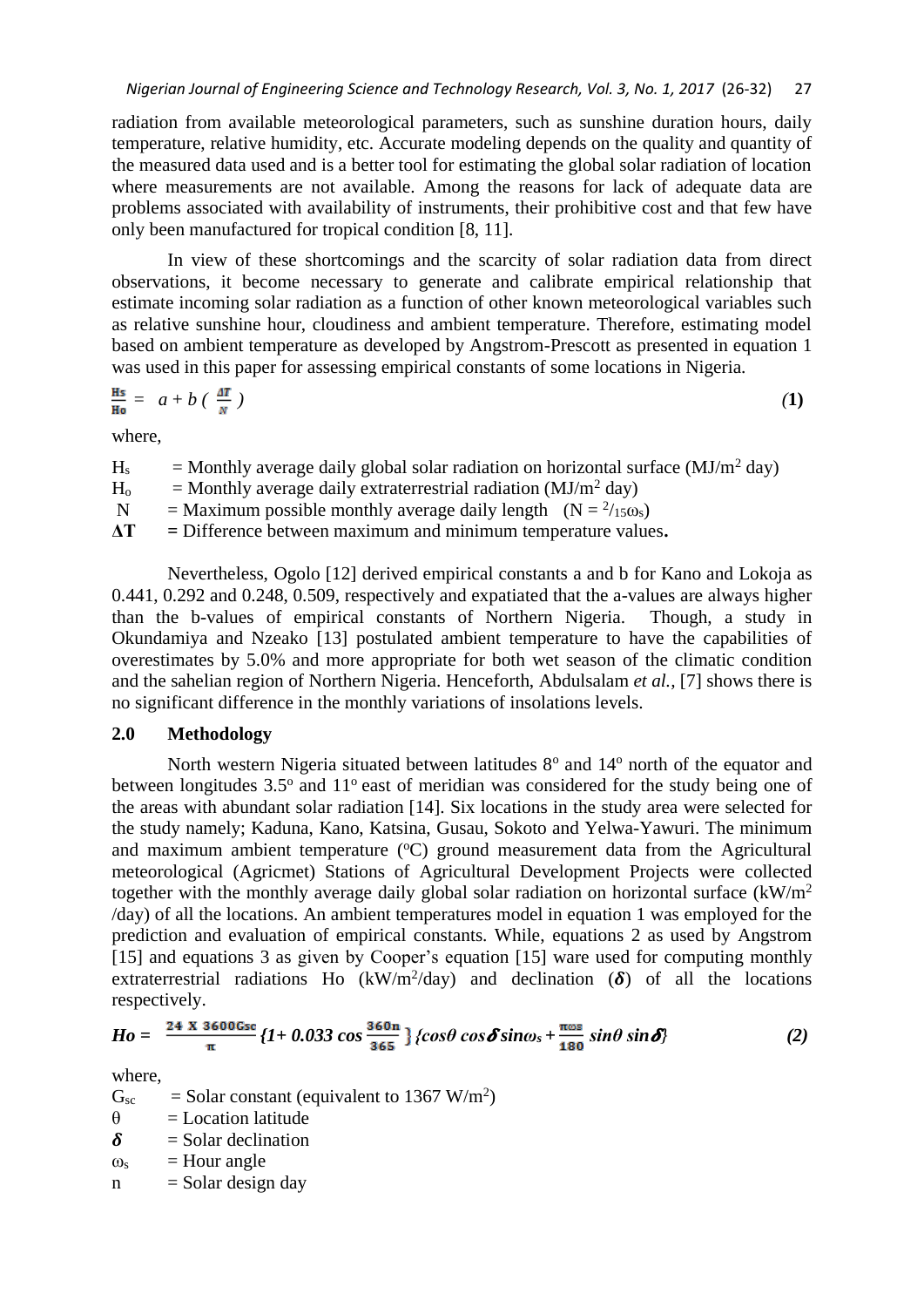The declination  $(\delta)$  is the angular position of the sun at solar noon, with respect to the plane of the equator and its value in degrees is given by Cooper's equation (1969) [16]:

$$
\delta = 23.45 \sin \left(360 \frac{284 + n}{365} \right) \tag{3}
$$

where n is the day of year (i.e.  $n = 32$  for 1<sup>st</sup> February) and the declination ( $\delta$ ) varies between  $-23.45^{\circ}$  on December 21 and  $+ 23.45^{\circ}$  on 21<sup>st</sup> June. While,  $\omega_s = \cos^{-1}$  (-tan $\theta \tan \delta$ ).

Extraterrestrial Radiations (Ho) of the six Locations of the study area was computed using equation (2) in MJ/m<sup>2</sup>/day and converted to  $kWH/m^2$ /day for homogeneity. The study was designed to have the same solar design day (nth) in whole six locations and therefore same solar declination ( $\delta$ ) values, while each location had its own hour angle ( $\omega$ <sub>s</sub>) and maximum monthly average daily length (N) values defined by their locations.

The empirical constants of each of the six location covered in the research were derived based on Microsoft plotter. Monthly ratio of  $\frac{Hs}{Ho}$  against that of  $\frac{dT}{N}$  for all the six locations were plotted in order to obtain the empirical constants and the trend line that display equation and R-square value on chart using scatter mode plotter.

The mean measured monthly average daily insolations values were compared with the estimated values for all the locations and the outcomes were discussed. Coefficient of determination  $(R^2)$  measures a fit between estimated and measured data, Root mean square (RMSE) measure precision while Coefficient of Residual Mass (CRM) indicates either over or under estimations. These were used for validations using Equations 4-6.

$$
R^{2} = \frac{\sum_{1}^{N} (PHs-MPHs)^{2}}{\sum_{1}^{N} (MHs-MMHs)^{2}}
$$
(4)

$$
RMSE = \sqrt{\frac{1}{N} \sum_{i=1}^{N} (MHs - PHs)^{2}}
$$
\n(5)

$$
CRM = \sum_{i=1}^{N} PHs - \sum_{i=1}^{N} MHz
$$
\n(6)

where: PHs = predicted insolations values

 $MHz = measured$  insolations values MPHs = means of Predicted insolations values MMHs = means of measured insolations values  $N =$  number of observations

#### **3.0 Results and Discussion**

The data collected from the field were sorted, analysed and presented in a long term average of 10years ground measurements of ambient temperature and 30years insolations values as presented in Tables 1a – 1c.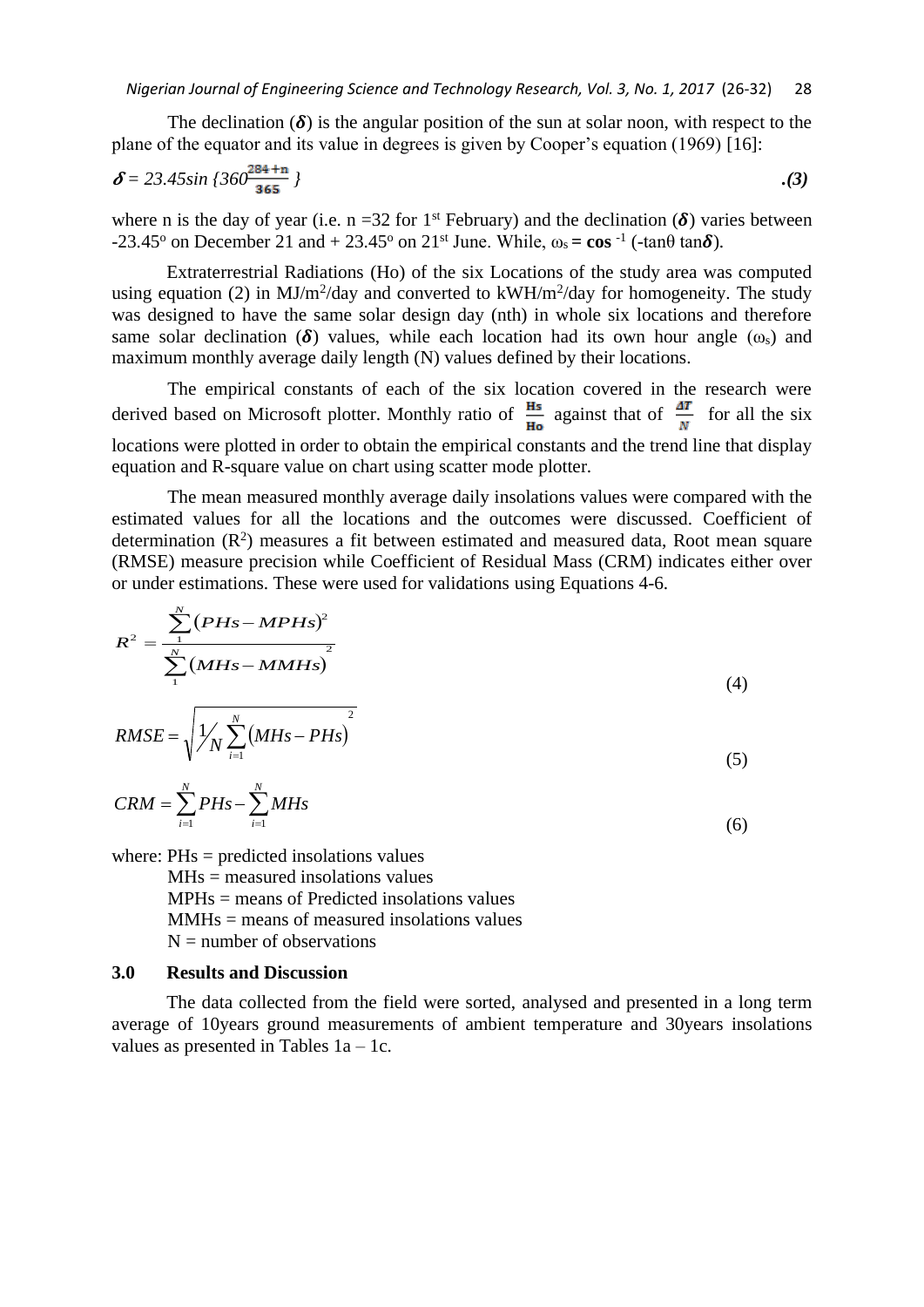*Nigerian Journal of Engineering Science and Technology Research, Vol. 3, No. 1, 2017* (26-32) 29

| <b>Months</b> | <b>Kaduna</b>         |                           |            |                       |                           | Kano       |            |                    |  |
|---------------|-----------------------|---------------------------|------------|-----------------------|---------------------------|------------|------------|--------------------|--|
|               | <b>Ground Ambient</b> |                           | Ground     | <b>Ground Ambient</b> |                           |            | Ground     |                    |  |
|               |                       | Temperature $(^{\circ}C)$ |            | <b>Insolations</b>    | Temperature $(^{\circ}C)$ |            |            | <b>Insolations</b> |  |
|               | Min                   | <b>Max</b>                | $\Delta T$ | $(kWH/m^2/day)$       | Min                       | <b>Max</b> | $\Delta T$ | $(kWH/m^2/day)$    |  |
| January       | 18.7                  | 30.2                      | 11.5       | 6.1                   | 13.8                      | 31.1       | 17.3       | 5.9                |  |
| February      | 16.2                  | 30.4                      | 14.2       | 6.6                   | 16.6                      | 32.8       | 16.2       | 6.6                |  |
| March         | 20.0                  | 35.0                      | 15.0       | 6.8                   | 20.2                      | 36.3       | 16.1       | 6.9                |  |
| April         | 18.0                  | 35.0                      | 17.0       | 6.6                   | 24.3                      | 40.1       | 15.8       | 7.0                |  |
| May           | 19.0                  | 34.0                      | 15.0       | 6.0                   | 24.7                      | 38.9       | 14.2       | 6.6                |  |
| June          | 18.0                  | 33.0                      | 15.0       | 5.6                   | 23.2                      | 34.8       | 11.6       | 6.1                |  |
| July          | 17.0                  | 32.0                      | 15.0       | 5.2                   | 21.5                      | 31.8       | 10.3       | 5.6                |  |
| August        | 16.0                  | 35.0                      | 19.0       | 5.2                   | 21.0                      | 30.8       | 9.8        | 5.6                |  |
| September     | 15.0                  | 29.0                      | 14.0       | 5.6                   | 21.7                      | 32.1       | 10.4       | 5.9                |  |
| October       | 13.0                  | 32.0                      | 19.0       | 5.9                   | 20.8                      | 34.4       | 13.6       | 6.2                |  |
| November      | 28.1                  | 36.8                      | 8.7        | 6.4                   | 16.3                      | 33.9       | 17.6       | 6.1                |  |
| December      | 16.4                  | 32.9                      | 16.5       | 6.1                   | 14.2                      | 30.2       | 16.0       | 5.7                |  |

Table 1a: Long term average of metrological data for Kaduna and Kano

Table 1b: Long term Average of metrological data for Katsina and Gusau

| <b>Months</b> | Katsina               |                           |            |                       |                           | Gusau      |               |                    |  |
|---------------|-----------------------|---------------------------|------------|-----------------------|---------------------------|------------|---------------|--------------------|--|
|               | <b>Ground Ambient</b> |                           | Ground     | <b>Ground Ambient</b> |                           |            | <b>Ground</b> |                    |  |
|               |                       | Temperature $(^{\circ}C)$ |            | <b>Insolations</b>    | Temperature $(^{\circ}C)$ |            |               | <b>Insolations</b> |  |
|               | Min                   | <b>Max</b>                | $\Delta T$ | $(kWH/m^2/day)$       | Min                       | <b>Max</b> | $\Delta T$    | $(kWH/m^2/day)$    |  |
| January       | 10.7                  | 36.9                      | 26.2       | 5.9                   | 22.1                      | 36.5       | 14.4          | 6.0                |  |
| February      | 12.3                  | 37.8                      | 25.5       | 6.6                   | 25.5                      | 38.2       | 12.7          | 6.7                |  |
| March         | 16.0                  | 39.2                      | 23.2       | 7.1                   | 29.0                      | 40.5       | 11.5          | 7.1                |  |
| April         | 19.4                  | 40.6                      | 21.2       | 7.1                   | 31.3                      | 41.8       | 10.5          | 7.0                |  |
| May           | 19.3                  | 42.0                      | 22.7       | 6.7                   | 28.9                      | 40.9       | 12.0          | 6.4                |  |
| June          | 18.5                  | 39.9                      | 21.4       | 6.3                   | 26.3                      | 39.4       | 13.1          | 6.0                |  |
| July          | 18.3                  | 37.0                      | 18.7       | 5.8                   | 24.9                      | 38.9       | 14.0          | 5.5                |  |
| August        | 19.1                  | 37.0                      | 17.9       | 5.7                   | 24.5                      | 36.5       | 12.0          | 5.4                |  |
| September     | 18.0                  | 36.4                      | 18.4       | 5.8                   | 26.3                      | 36.2       | 9.9           | 5.8                |  |
| October       | 18.3                  | 37.3                      | 19.0       | 5.7                   | 27.0                      | 36.9       | 9.9           | 6.4                |  |
| November      | 14.1                  | 37.9                      | 23.8       | 6.2                   | 26.7                      | 37.4       | 10.7          | 6.6                |  |
| December      | 11.7                  | 36.0                      | 24.3       | 5.8                   | 26.6                      | 38.2       | 11.6          | 5.9                |  |

Table 1c: Long term Average of metrological data for Sokoto and Yelwa-Yawuri

| <b>Months</b> | <b>Sokoto</b>         |                  |            |                       | Yelwa-Yawuri              |            |            |                    |
|---------------|-----------------------|------------------|------------|-----------------------|---------------------------|------------|------------|--------------------|
|               | <b>Ground Ambient</b> |                  | Ground     | <b>Ground Ambient</b> |                           |            | Ground     |                    |
|               |                       | Temperature (°C) |            | <b>Insolations</b>    | Temperature $(^{\circ}C)$ |            |            | <b>Insolations</b> |
|               | Min                   | <b>Max</b>       | $\Delta T$ | $(kWH/m^2/day)$       | Min                       | <b>Max</b> | $\Delta T$ | $(kWH/m^2/day)$    |
| January       | 17.14                 | 33.26            | 16.1       | 5.8                   | 16.8                      | 43.7       | 26.9       | 9.6                |
| February      | 19.85                 | 35.86            | 16.0       | 6.4                   | 18.0                      | 46.5       | 28.5       | 10.3               |
| March         | 23.45                 | 39.72            | 16.3       | 6.8                   | 21.6                      | 50.7       | 29.1       | 10.7               |
| April         | 27.19                 | 41.43            | 14.2       | 6.8                   | 24.5                      | 50.7       | 26.2       | 10.6               |
| May           | 27.40                 | 39.67            | 12.3       | 6.2                   | 25.0                      | 44.6       | 19.6       | 9.8                |
| June          | 25.59                 | 36.39            | 10.8       | 6.0                   | 23.7                      | 37.6       | 13.9       | 9.2                |
| July          | 23.83                 | 32.65            | 8.8        | 5.3                   | 22.9                      | 32.9       | 10.0       | 8.6                |
| August        | 22.93                 | 31.03            | 8.1        | 5.3                   | 22.5                      | 32.5       | 10.0       | 8.5                |
| September     | 26.26                 | 32.56            | 6.3        | 5.6                   | 22.3                      | 34.4       | 12.1       | 8.7                |
| October       | 22.94                 | 35.58            | 12.6       | 5.9                   | 21.7                      | 42.4       | 20.7       | 9.3                |
| November      | 20.44                 | 36.82            | 16.4       | 5.9                   | 19.5                      | 46.3       | 26.8       | 9.9                |
| December      | 17.72                 | 33.89            | 16.2       | 5.6                   | 17.3                      | 43.3       | 26.0       | 9.6                |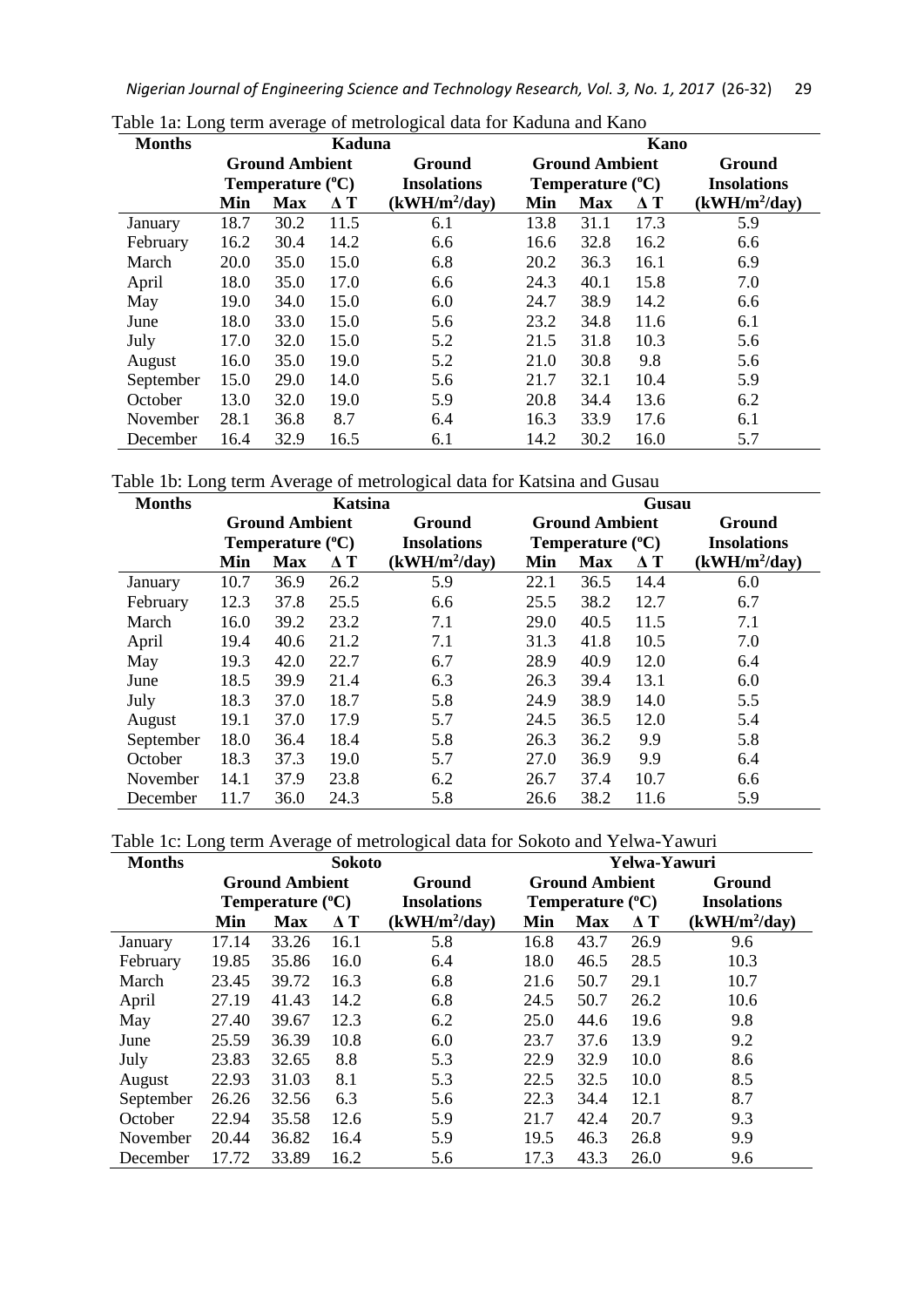The constants *a* and *b* were derived and the plot of the details of the variables used are presented in Tables 2 and subsequently used for estimating location insolation levels.

| S/n            | <b>Locations</b> |       | <b>Empirical Constants</b> |
|----------------|------------------|-------|----------------------------|
|                |                  | a     | В                          |
|                | Kaduna           | 0.373 | 0.223                      |
| 2              | Kano             | 0.373 | 0.223                      |
| 3              | Katsina          | 0.277 | 0.201                      |
| $\overline{4}$ | Gusau            | 0.624 | 0.022                      |
|                | Sokoto           | 0.546 | 0.085                      |
| 6              | Yelwa-Yawuri     | 0.654 | 0.195                      |

Table 2: Summary of Derived Empirical Constants of Location.

Based on the empirical constants derived as summarized in Table 2 for each location, it was noted that the values for Kano conform to a=  $0.326$ , b=  $0.292$  as given by Ogolo [12] for wet seasons. Thus, Equations (1) was used for the prediction of insolations levels of the six (6) locations. The results are presented in Table 3.

| Month     | Kaduna | Kano   | Katsina | Gusau  | Sokoto | Yelwa-Yawuri |
|-----------|--------|--------|---------|--------|--------|--------------|
| January   | 5.6526 | 6.1375 | 6.2940  | 5.6189 | 5.6552 | 9.6993       |
| February  | 5.9034 | 6.4328 | 6.6961  | 6.0981 | 6.0895 | 10.4407      |
| March     | 6.2731 | 7.1101 | 6.7456  | 6.5488 | 6.6876 | 11.4407      |
| April     | 6.3158 | 6.3624 | 5.9987  | 6.0765 | 6.0753 | 10.3434      |
| May       | 6.4830 | 6.5972 | 6.7811  | 6.8114 | 6.6734 | 10.0788      |
| June      | 6.4105 | 6.0223 | 6.4480  | 6.7515 | 6.5008 | 9.0091       |
| July      | 6.4163 | 5.7927 | 6.0300  | 6.7756 | 6.3640 | 8.4130       |
| August    | 6.0827 | 5.7629 | 5.9615  | 6.7628 | 6.3271 | 8.4940       |
| September | 6.4418 | 5.7888 | 5.9566  | 6.5747 | 6.0335 | 8.7177       |
| October   | 5.5704 | 6.0523 | 5.7263  | 6.1559 | 4.7021 | 9.6175       |
| November  | 5.9929 | 6.2872 | 6.1616  | 5.6529 | 5.7748 | 9.8379       |
| December  | 5.0494 | 5.7488 | 5.8275  | 5.3925 | 5.4809 | 9.3021       |

Table 3: Estimated Insolations Levels of Locations kWH/m<sup>2</sup>/day

Thus, as the correlation between the measured values against estimated values validate, the model validation was achieved through the values as presented in Table 4.

| S/No           | State        | $R^2$  | <b>RMSE</b> | CRM      |
|----------------|--------------|--------|-------------|----------|
|                | Kaduna       | 0.6797 | 0.7233      | 0.4919   |
| $\overline{2}$ | Kano         | 0.6210 | 0.2374      | $-0.105$ |
| 3              | Katsina      | 0.6045 | 0.5242      | 2.527    |
| $\overline{4}$ | Gusau        | 0.9046 | 0.9038      | 3.1196   |
| 5              | Sokoto       | 0.9969 | 0.7655      | 0.2642   |
| 6              | Yelwa-Yawuri | 0.3583 | 3.6320      | 43.2942  |

Table 4: Model Validation Indicators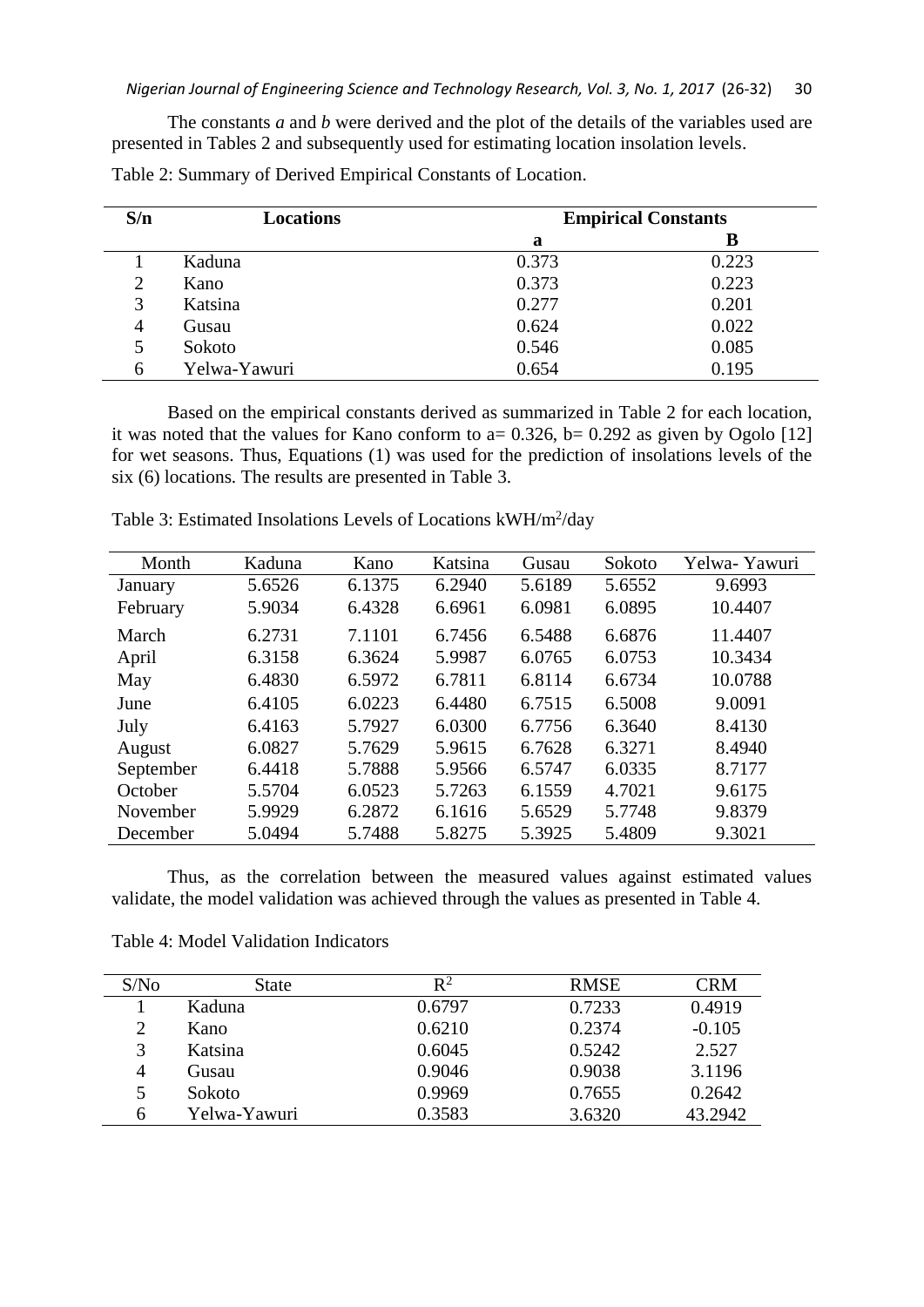It can be noticed from Table 4 that the model estimation is an accurate means of the observation based on the high percentages of the coefficient of determination  $(R^2)$  except in the case of Yelwa-Yawuri in Kebbi state. The values of RMSE show low and high precisions depending on the locations as features of temperature based model and the predicted insolation values when compared directly with ground measurement are adequate.

Consequently, there is over estimation in the case of insolations data for three location Katsina, Gusau and more in the case of Yelwa-Yawuri in Kebbi state as confirmed by coefficient of residual mass (CRM) being high up to 43.2942. Perhaps, the over estimations based on the empirical constant *a* and *b* were attributed to the model type and the high temperature conditions but when the estimated insolation levels were compared with that measured are within the acceptable levels. The monthly insolations values are also in conformity with what Ojosu [17] measured and presented as the average monthly average radiation level range in Nigeria during both the Harmattan and hot seasons.

The derived and validated empirical constants values are in conformity with postulations of Ogolo [12]. It is also interesting to note that, even the highest estimation value does not greatly over estimate the monthly average global solar radiation based on the validations and comparison with the ground measured values. The prediction ability of the model behaves as postulated by Ogolo [12] that it is more suitable in the Midland and Coastal areas of Nigeria than in the Sahelian being our study area.

### **4.0 Conclusion**

Any minimum value taken for the design and application of solar system would be sufficient within the study area, except where specificity and exact precision are required. Generally, the least monthly average insolations value estimated based on the derived constants are adequate and does not significantly vary monthly as described by Abdulsalam *et al.,* [7] and can be used for the whole year. Thus, the derived and validated empirical constants values and estimated insolations data are therefore recommended for similar climatic conditions in the design and application of solar energy system, energy efficient buildings, weather forecasting and agricultural system.

#### **References**

- 1. Ojo, O. (1977). The Climate of West Africa, Longman Publication Ltd. Lagos -Nigeria. P53
- 2. Tiwari, G.N. (2002). Solar Energy Fundamental, Design, Modeling and Applications. Narusa Publishing House, New Delhi India. p. 525.
- 3. Bugaje, I.M. (1999). Remote Area Power Supply in Nigeria: The Prospect of Solar Energy. Renewable Energy 18:491-500.
- 4. Rai, G.D. (2005). Solar Energy Utilization. Sixth edition, Khanna Publishers Delhi p345
- 5. REN21: Renewables (2009). Global Status Report: Update. Online at <http://www.ren21.net/pdf/RE-GSR-2009-update.pdf> accessed, 23-12-2012
- 6. Kuye, S.I., Adekunle, N.O. and Adetunji, O.R. (2008). Estimation of the Average Daily Solar Insolation for Abeokuta. Proceedings of the Third Conference on Science and National Development. 97-101.
- 7. Abdulsalam, D., Mbamali, I. and Zubairu, I.K*.* (2010). Sustainability of solar home systems for a domestic power supply in Nigeria In: Laryea, S., Leiringer, R. and Hughes,